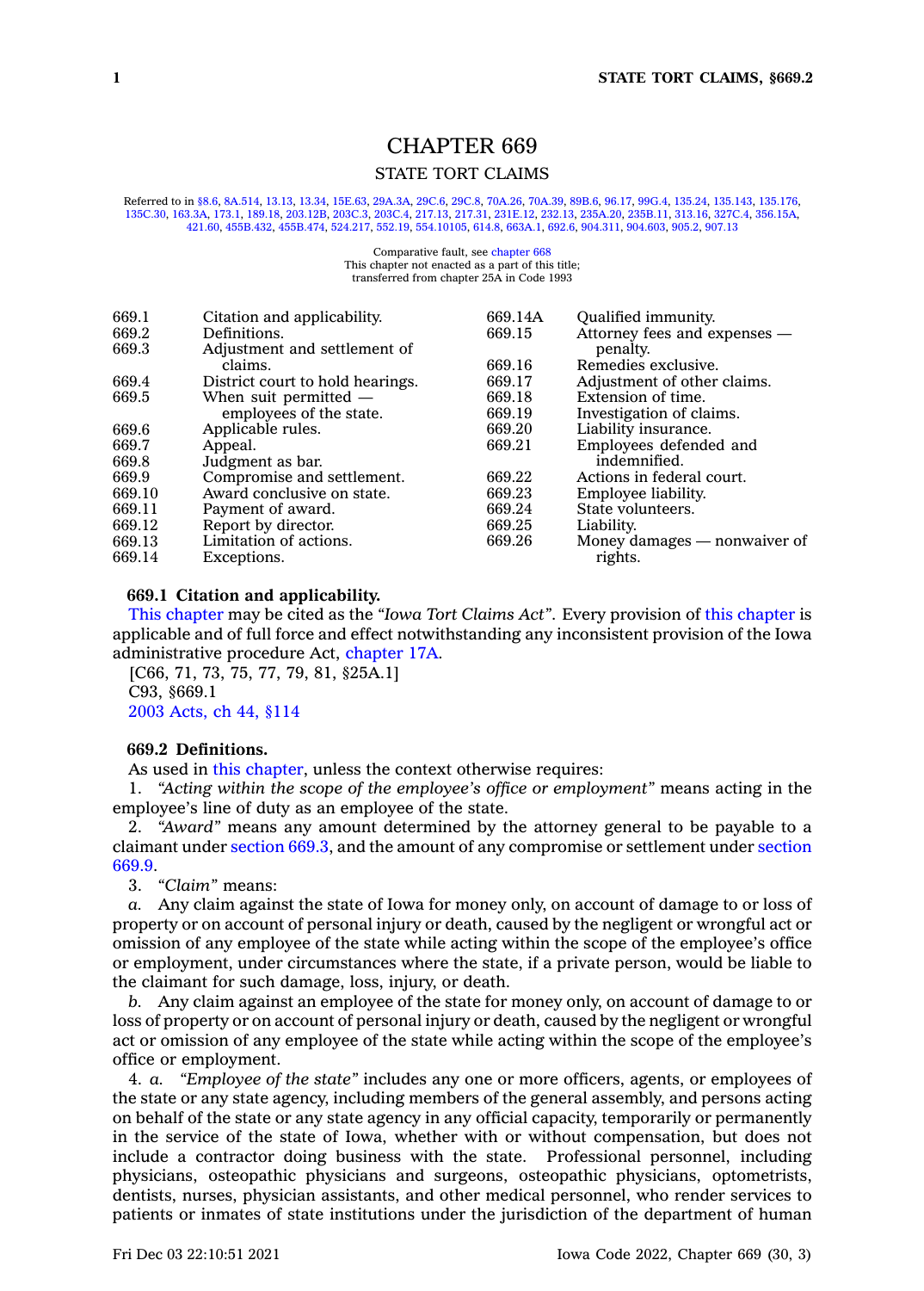services or the Iowa department of corrections, and employees of the department of veterans affairs, are to be considered employees of the state, whether the personnel are employed on <sup>a</sup> full-time basis or render services on <sup>a</sup> part-time basis on <sup>a</sup> fee schedule or other arrangement. Criminal defendants while performing unpaid community service ordered by the district court, board of parole, or judicial district department of correctional services, or an inmate providing services pursuant to <sup>a</sup> [chapter](https://www.legis.iowa.gov/docs/code//28E.pdf) 28E agreement entered into pursuant to section [904.703](https://www.legis.iowa.gov/docs/code/904.703.pdf), and persons supervising those inmates under and according to the terms of the [chapter](https://www.legis.iowa.gov/docs/code//28E.pdf) 28E agreement, are to be considered employees of the state. Members of the Iowa national guard performing duties in <sup>a</sup> requesting state pursuant to [section](https://www.legis.iowa.gov/docs/code/29C.21.pdf) 29C.21 are to be considered employees of the state solely for the purpose of claims arising out of those duties in the event that the requesting state's tort claims coverage does not extend to such members of the Iowa national guard or is less than that provided under Iowa law.

*b. "Employee of the state"* also includes an individual performing unpaid community service under an order of the district court pursuant to section [598.23A](https://www.legis.iowa.gov/docs/code/598.23A.pdf).

*c. "Employee of the state"* also includes an architect licensed pursuant to [chapter](https://www.legis.iowa.gov/docs/code//544A.pdf) 544A or <sup>a</sup> professional engineer licensed pursuant to [chapter](https://www.legis.iowa.gov/docs/code//542B.pdf) 542B who voluntarily and without compensation provides initial structural or building systems inspection services for the purposes of determining human occupancy at the scene of <sup>a</sup> disaster as defined in [section](https://www.legis.iowa.gov/docs/code/29C.2.pdf) 29C.2, [subsection](https://www.legis.iowa.gov/docs/code/29C.2.pdf) 4. To be considered an employee of the state, the architect or engineer shall be acting at the request and under the direction of the commissioner of public safety and in coordination with the local emergency management commission established under [chapter](https://www.legis.iowa.gov/docs/code//29C.pdf) [29C](https://www.legis.iowa.gov/docs/code//29C.pdf). For purposes of this paragraph, *"compensation"* does not include reimbursement for expenses.

5. *"State agency"* includes all executive departments, agencies, boards, bureaus, and commissions of the state of Iowa, and corporations whose primary function is to act as, and while acting as, instrumentalities or agencies of the state of Iowa, whether or not authorized to sue and be sued in their own names. This definition does not include <sup>a</sup> contractor with the state of Iowa. Soil and water conservation districts as defined in section 161A.3, [subsection](https://www.legis.iowa.gov/docs/code/161A.3.pdf) [6](https://www.legis.iowa.gov/docs/code/161A.3.pdf), and judicial district departments of correctional services as established in [section](https://www.legis.iowa.gov/docs/code/905.2.pdf) 905.2 are state agencies for purposes of this [chapter](https://www.legis.iowa.gov/docs/code//669.pdf).

6. *"State appeal board"* means the state appeal board as defined in [section](https://www.legis.iowa.gov/docs/code/73A.1.pdf) 73A.1.

[C66, 71, 73, 75, 77, 79, 81, §25A.2]

83 [Acts,](https://www.legis.iowa.gov/docs/acts/1983/CH0096.pdf) ch 96, §56, 159; 84 Acts, ch [1259,](https://www.legis.iowa.gov/docs/acts/84/CH1259.pdf) §1; 86 Acts, ch [1172,](https://www.legis.iowa.gov/docs/acts/86/CH1172.pdf) §1; 87 [Acts,](https://www.legis.iowa.gov/docs/acts/87/CH0023.pdf) ch 23, §1; [89](https://www.legis.iowa.gov/docs/acts/89/CH0083.pdf) [Acts,](https://www.legis.iowa.gov/docs/acts/89/CH0083.pdf) ch 83, §13; 90 Acts, ch [1251,](https://www.legis.iowa.gov/docs/acts/90/CH1251.pdf) §2

# C93, §669.2

93 [Acts,](https://www.legis.iowa.gov/docs/acts/1993/CH0048.pdf) ch 48, §53; 94 Acts, ch [1171,](https://www.legis.iowa.gov/docs/acts/94/CH1171.pdf) §51; 96 Acts, ch [1165,](https://www.legis.iowa.gov/docs/acts/96/CH1165.pdf) §1; 97 [Acts,](https://www.legis.iowa.gov/docs/acts/97/CH0033.pdf) ch 33, §12, 15; [98](https://www.legis.iowa.gov/docs/acts/98/CH1086.pdf) Acts, ch [1086,](https://www.legis.iowa.gov/docs/acts/98/CH1086.pdf) §1; 2001 [Acts,](https://www.legis.iowa.gov/docs/acts/2001/CH0158.pdf) ch 158, §37; 2005 [Acts,](https://www.legis.iowa.gov/docs/acts/2005/CH0115.pdf) ch 115, §36, 40; 2006 Acts, ch [1185,](https://www.legis.iowa.gov/docs/acts/2006/CH1185.pdf) §104; 2011 [Acts,](https://www.legis.iowa.gov/docs/acts/2011/CH0047.pdf) ch 47, §11; 2011 [Acts,](https://www.legis.iowa.gov/docs/acts/2011/CH0132.pdf) ch 132, §64, 106; 2014 Acts, ch [1028,](https://www.legis.iowa.gov/docs/acts/2014/CH1028.pdf) §1; 2015 [Acts,](https://www.legis.iowa.gov/docs/acts/2015/CH0030.pdf) ch 30, [§191](https://www.legis.iowa.gov/docs/acts/2015/CH0030.pdf); 2017 [Acts,](https://www.legis.iowa.gov/docs/acts/2017/CH0131.pdf) ch 131, §7

Referred to in [§25.1](https://www.legis.iowa.gov/docs/code/25.1.pdf), [80.9A,](https://www.legis.iowa.gov/docs/code/80.9A.pdf) [135C.30](https://www.legis.iowa.gov/docs/code/135C.30.pdf), [203.12B](https://www.legis.iowa.gov/docs/code/203.12B.pdf), [203C.3](https://www.legis.iowa.gov/docs/code/203C.3.pdf), [203C.4](https://www.legis.iowa.gov/docs/code/203C.4.pdf), [669.21](https://www.legis.iowa.gov/docs/code/669.21.pdf)

### **669.3 Adjustment and settlement of claims.**

1. The attorney general, on behalf of the state of Iowa, shall consider, ascertain, adjust, compromise, settle, determine, and allow any claim that is subject to this [chapter](https://www.legis.iowa.gov/docs/code//669.pdf).

2. A claim made under this [chapter](https://www.legis.iowa.gov/docs/code//669.pdf) shall be filed with the director of the department of management, who shall acknowledge receipt on behalf of the state.

3. The state appeal board shall adopt rules and procedures for the handling, processing, and investigation of claims, in accordance with [chapter](https://www.legis.iowa.gov/docs/code//17A.pdf) 17A.

[C66, 71, 73, 75, 77, 79, 81, §25A.3] C93, §669.3

2003 [Acts,](https://www.legis.iowa.gov/docs/acts/2003/CH0044.pdf) ch 44, §114; 2006 Acts, ch [1185,](https://www.legis.iowa.gov/docs/acts/2006/CH1185.pdf) §105 Referred to in [§669.2](https://www.legis.iowa.gov/docs/code/669.2.pdf), [669.15](https://www.legis.iowa.gov/docs/code/669.15.pdf)

### **669.4 District court to hold hearings.**

1. The district court of the state of Iowa for the district in which the plaintiff is resident or in which the act or omission complained of occurred, or where the act or omission occurred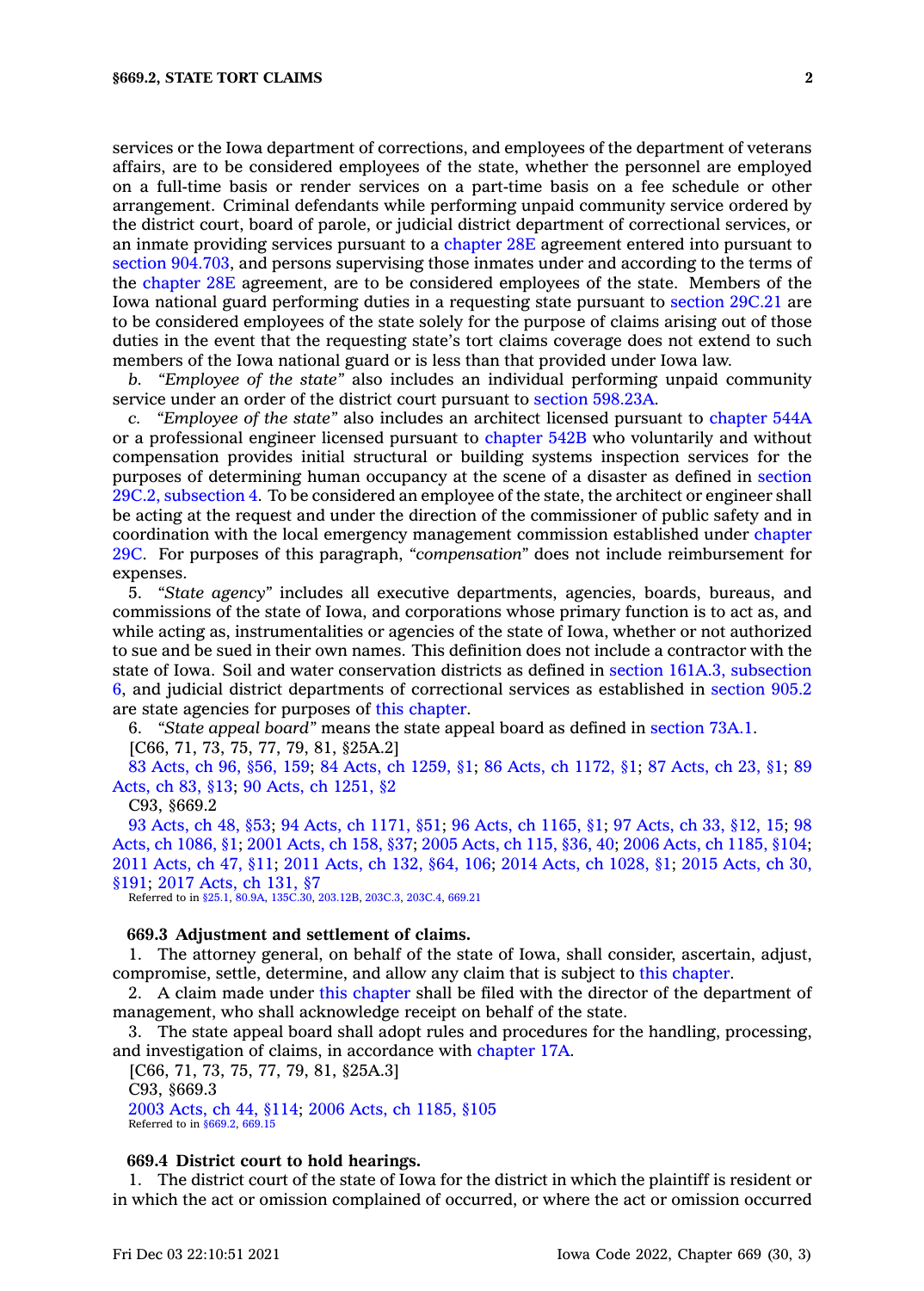outside of Iowa and the plaintiff is <sup>a</sup> nonresident, the Polk county district court has exclusive jurisdiction to hear, determine, and render judgment on any suit or claim as defined in [this](https://www.legis.iowa.gov/docs/code//669.pdf) [chapter](https://www.legis.iowa.gov/docs/code//669.pdf). However, the laws and rules of civil procedure of this state on change of place of trial apply to such suits.

2. The state shall be liable in respect to such claims to the same claimants, in the same manner, and to the same extent as <sup>a</sup> private individual under like circumstances, except that the state shall not be liable for interest prior to judgment or for punitive damages. Costs shall be allowed in all courts to the successful claimant to the same extent as if the state were <sup>a</sup> private litigant.

3. The immunity of the state from suit and liability is waived to the extent provided in [this](https://www.legis.iowa.gov/docs/code//669.pdf) [chapter](https://www.legis.iowa.gov/docs/code//669.pdf).

4. A suit is commenced under this [chapter](https://www.legis.iowa.gov/docs/code//669.pdf) by serving the attorney general or the attorney general's duly authorized delegate in charge of the tort claims division by service of an original notice. The state shall have thirty days within which to enter its general or special appearance.

[C66, 71, 73, 75, 77, 79, 81, §25A.4; 82 Acts, ch [1055,](https://www.legis.iowa.gov/docs/acts/1982/CH1055.pdf) §1, 2] C93, §669.4 2006 Acts, ch [1185,](https://www.legis.iowa.gov/docs/acts/2006/CH1185.pdf) §106; 2015 [Acts,](https://www.legis.iowa.gov/docs/acts/2015/CH0029.pdf) ch 29, §114

### **669.5 When suit permitted — employees of the state.**

1. A suit shall not be permitted for <sup>a</sup> claim under this [chapter](https://www.legis.iowa.gov/docs/code//669.pdf) unless the attorney general has made final disposition of the claim. However, if the attorney general does not make final disposition of <sup>a</sup> claim within six months after the claim is made in writing to the director of the department of management, the claimant may, by notice in writing, withdraw the claim from consideration and begin suit under this [chapter](https://www.legis.iowa.gov/docs/code//669.pdf). Disposition of or offer to settle any claim made under this [chapter](https://www.legis.iowa.gov/docs/code//669.pdf) shall not be competent evidence of liability or amount of damages in any suit under this [chapter](https://www.legis.iowa.gov/docs/code//669.pdf).

2. *a.* Upon certification by the attorney general that <sup>a</sup> defendant in <sup>a</sup> suit was an employee of the state acting within the scope of the employee's office or employment at the time of the incident upon which the claim is based, the suit commenced upon the claim shall be deemed to be an action against the state under the provisions of this [chapter](https://www.legis.iowa.gov/docs/code//669.pdf), and if the state is not already <sup>a</sup> defendant, the state shall be substituted as the defendant in place of the employee.

*b.* If the attorney general refuses to certify that <sup>a</sup> defendant was acting within the scope of the defendant's office or employment as described in paragraph *"a"* at the time of the incident out of which the claim arose, the defendant may petition the court, with notice to the attorney general, for the court to find and certify that the defendant was an employee of the state and was acting within the scope of the defendant's office or employment. The defendant must file the petition within ninety days of the date the attorney general serves notice of the attorney general's refusal to provide certification as provided in paragraph *"a"*. If the court issues the finding and certification, the suit shall be deemed to be brought against the state and subject to the provisions of this [chapter](https://www.legis.iowa.gov/docs/code//669.pdf) and the state shall be substituted as the defendant party unless the state is already <sup>a</sup> defendant. If the court denies the petition for certification, the order shall not be <sup>a</sup> final order and is not subject to interlocutory appeal by the defendant.

[C66, 71, 73, 75, 77, 79, 81, §25A.5] C93, §669.5 2006 Acts, ch [1185,](https://www.legis.iowa.gov/docs/acts/2006/CH1185.pdf) §107 Referred to in [§669.13](https://www.legis.iowa.gov/docs/code/669.13.pdf), [669.21](https://www.legis.iowa.gov/docs/code/669.21.pdf)

### **669.6 Applicable rules.**

In suits under this [chapter](https://www.legis.iowa.gov/docs/code//669.pdf), the forms of process, writs, pleadings, and actions, and the practice and procedure, shall be in accordance with the rules of civil procedure. The same provisions for counterclaims, setoff, interest upon judgments, and payment of judgments, are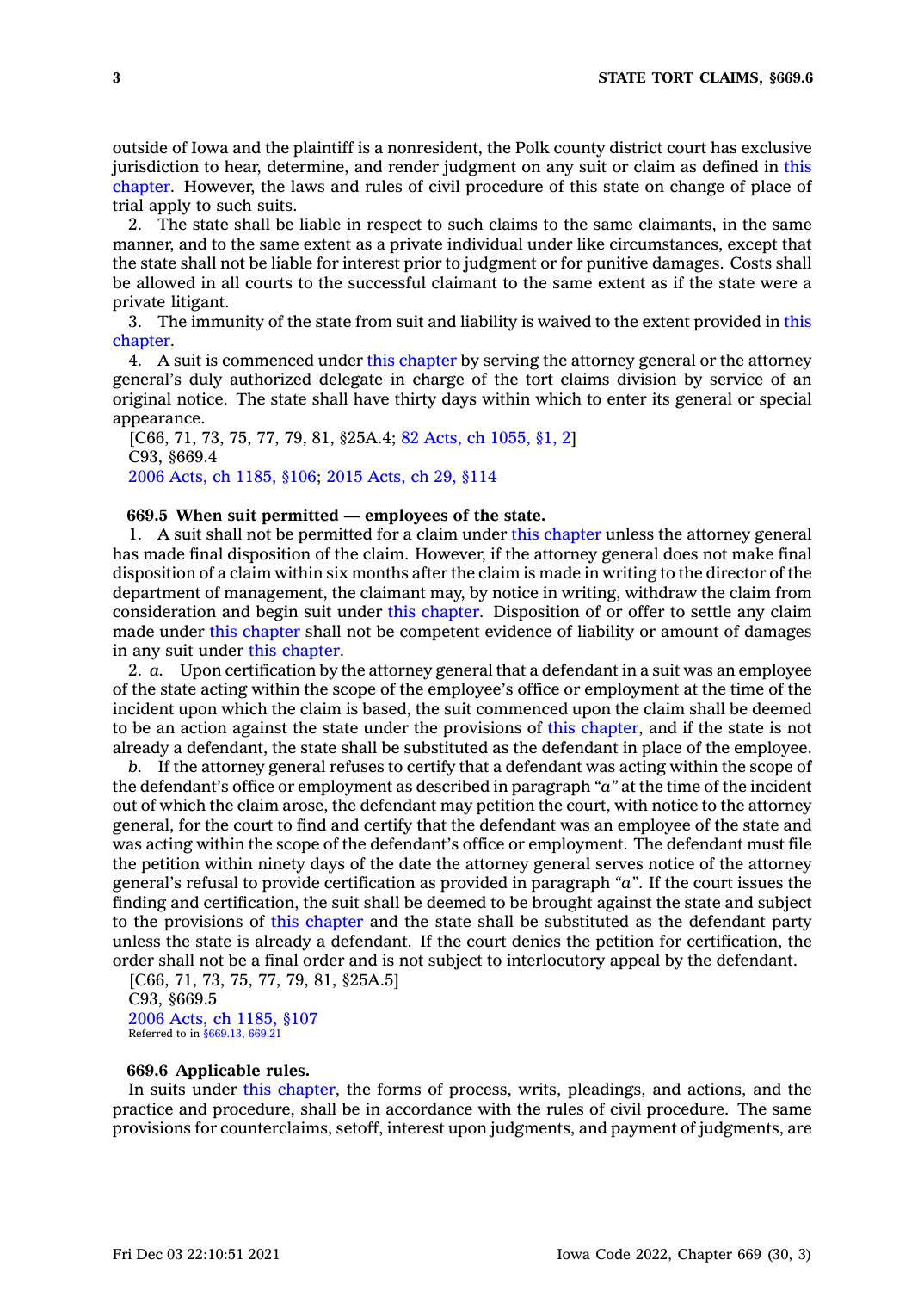applicable as in other suits brought in the district court. However, no writ of execution shall issue against the state or any state agency by reason of <sup>a</sup> judgment under this [chapter](https://www.legis.iowa.gov/docs/code//669.pdf).

[C66, 71, 73, 75, 77, 79, 81, §25A.6] 83 Acts, ch 186, [§10013,](https://www.legis.iowa.gov/docs/acts/1983/CH0186.pdf) 10201 C93, §669.6

# **669.7 Appeal.**

Judgments in the district courts in suits under this [chapter](https://www.legis.iowa.gov/docs/code//669.pdf) shall be subject to appeal to the supreme court of the state in the same manner and to the same extent as other judgments of the district courts.

[C66, 71, 73, 75, 77, 79, 81, §25A.7] C93, §669.7

### **669.8 Judgment as bar.**

The final judgment in any suit under this [chapter](https://www.legis.iowa.gov/docs/code//669.pdf) shall constitute <sup>a</sup> complete bar to any action by the claimant, by reason of the same subject matter, against the state or the employee of the state whose act or omission gave rise to the claim. However, this [section](https://www.legis.iowa.gov/docs/code/669.8.pdf) shall not apply if the court rules that the claim is not permitted under this [chapter](https://www.legis.iowa.gov/docs/code//669.pdf).

[C66, 71, 73, 75, 77, 79, 81, §25A.8] C93, §669.8 Referred to in [§663A.1](https://www.legis.iowa.gov/docs/code/663A.1.pdf)

#### **669.9 Compromise and settlement.**

With <sup>a</sup> view to doing substantial justice, the attorney general is authorized to compromise or settle any suit permitted under this [chapter](https://www.legis.iowa.gov/docs/code//669.pdf), with the approval of the court in which suit is pending.

[C66, 71, 73, 75, 77, 79, 81, §25A.9] C93, §669.9 Referred to in \$669.2, [669.15](https://www.legis.iowa.gov/docs/code/669.15.pdf)

### **669.10 Award conclusive on state.**

1. Any award made under this [chapter](https://www.legis.iowa.gov/docs/code//669.pdf) and accepted by the claimant shall be final and conclusive on all officers of the state of Iowa, except when procured by means of fraud, notwithstanding any other provisions of law to the contrary.

2. The acceptance by the claimant of such award shall be final and conclusive on the claimant, and shall constitute <sup>a</sup> complete release by the claimant of any claim against the state and against the employee of the state whose act or omission gave rise to the claim, by reason of the same subject matter.

[C66, 71, 73, 75, 77, 79, 81, §25A.10] C93, §669.10 2016 Acts, ch [1011,](https://www.legis.iowa.gov/docs/acts/2016/CH1011.pdf) §121

### **669.11 Payment of award.**

Any award to <sup>a</sup> claimant under this [chapter](https://www.legis.iowa.gov/docs/code//669.pdf), and any judgment in favor of any claimant under this [chapter](https://www.legis.iowa.gov/docs/code//669.pdf), shall be paid promptly out of appropriations which have been made for that purpose, if any; but any such amount or part thereof which cannot be paid promptly from such appropriations shall be paid promptly out of any moneys in the state treasury not otherwise appropriated. Payment shall be made only upon receipt of <sup>a</sup> written release by the claimant in <sup>a</sup> form approved by the attorney general.

[C66, 71, 73, 75, 77, 79, 81, §25A.11] C93, §669.11 2019 [Acts,](https://www.legis.iowa.gov/docs/acts/2019/CH0024.pdf) ch 24, §90

### **669.12 Report by director.**

The director of the department of management shall annually report to the general assembly all claims and judgments paid under this [chapter](https://www.legis.iowa.gov/docs/code//669.pdf). Such report shall include the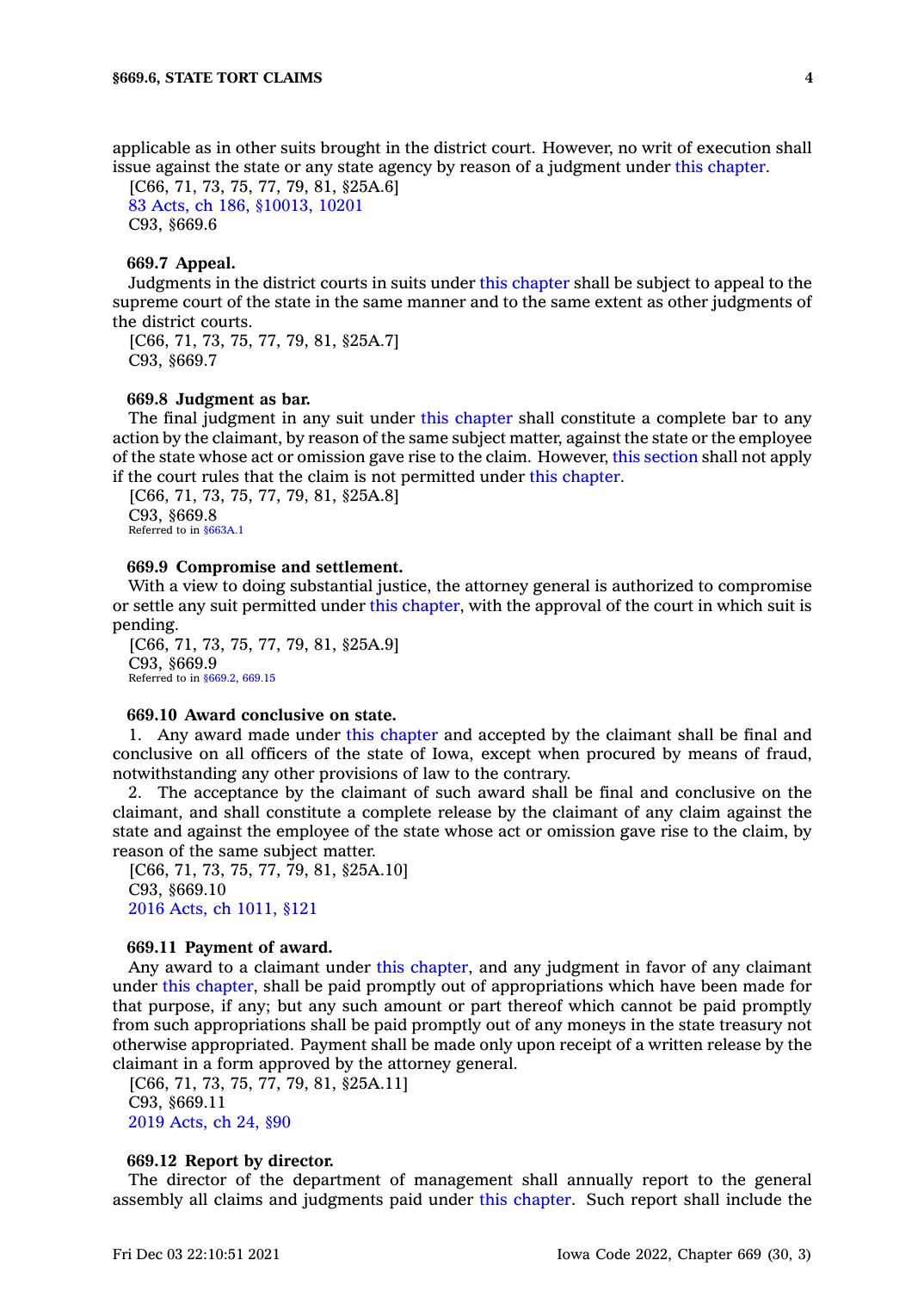name of each claimant, <sup>a</sup> statement of the amount claimed and the amount awarded, and <sup>a</sup> brief description of the claim.

[C66, 71, 73, 75, 77, 79, 81, §25A.12] C93, §669.12 2015 [Acts,](https://www.legis.iowa.gov/docs/acts/2015/CH0029.pdf) ch 29, §114

# **669.13 Limitation of actions.**

1. Except as provided in [section](https://www.legis.iowa.gov/docs/code/614.8.pdf) 614.8, <sup>a</sup> claim or suit otherwise permitted under [this](https://www.legis.iowa.gov/docs/code//669.pdf) [chapter](https://www.legis.iowa.gov/docs/code//669.pdf) shall be forever barred, unless within two years after the claim accrued, the claim is made in writing and filed with the director of the department of management under [this](https://www.legis.iowa.gov/docs/code//669.pdf) [chapter](https://www.legis.iowa.gov/docs/code//669.pdf). The time to begin <sup>a</sup> suit under this [chapter](https://www.legis.iowa.gov/docs/code//669.pdf) shall be extended for <sup>a</sup> period of six months from the date of mailing of notice to the claimant by the attorney general as to the final disposition of the claim or from the date of withdrawal of the claim under [section](https://www.legis.iowa.gov/docs/code/669.5.pdf) 669.5, if the time to begin suit would otherwise expire before the end of the period.

2. If <sup>a</sup> claim is made or filed under any other law of this state and <sup>a</sup> determination is made by <sup>a</sup> state agency or court that this [chapter](https://www.legis.iowa.gov/docs/code//669.pdf) provides the exclusive remedy for the claim, the two-year period authorized in [subsection](https://www.legis.iowa.gov/docs/code/669.13.pdf) 1 to make <sup>a</sup> claim and to begin <sup>a</sup> suit under [this](https://www.legis.iowa.gov/docs/code//669.pdf) [chapter](https://www.legis.iowa.gov/docs/code//669.pdf) shall be extended for <sup>a</sup> period of six months from the date of the court order making such determination or the date of mailing of notice to the claimant of such determination by <sup>a</sup> state agency, if the time to make the claim and to begin the suit under this [chapter](https://www.legis.iowa.gov/docs/code//669.pdf) would otherwise expire before the end of the two-year period. The time to begin <sup>a</sup> suit under [this](https://www.legis.iowa.gov/docs/code//669.pdf) [chapter](https://www.legis.iowa.gov/docs/code//669.pdf) may be further extended as provided in [subsection](https://www.legis.iowa.gov/docs/code/669.13.pdf) 1.

3. This [section](https://www.legis.iowa.gov/docs/code/669.13.pdf) is the only statute of limitations applicable to claims as defined in [this](https://www.legis.iowa.gov/docs/code//669.pdf) [chapter](https://www.legis.iowa.gov/docs/code//669.pdf).

[C66, 71, 73, 75, 77, 79, 81, §25A.13] C93, §669.13 2006 Acts, ch [1185,](https://www.legis.iowa.gov/docs/acts/2006/CH1185.pdf) §108; 2007 [Acts,](https://www.legis.iowa.gov/docs/acts/2007/CH0110.pdf) ch 110, §4, 6 Referred to in [§668.10](https://www.legis.iowa.gov/docs/code/668.10.pdf)

### **669.14 Exceptions.**

The provisions of this [chapter](https://www.legis.iowa.gov/docs/code//669.pdf) shall not apply, with respect to any claim against the state, to:

1. Any claim based upon an act or omission of an employee of the state, exercising due care, in the execution of <sup>a</sup> statute or regulation, whether or not such statute or regulation be valid, or based upon the exercise or performance or the failure to exercise or perform <sup>a</sup> discretionary function or duty on the part of <sup>a</sup> state agency or an employee of the state, whether or not the discretion be abused.

2. Any claim arising in respect to the assessment or collection of any tax or fee, or the detention of any goods or merchandise by any law enforcement officer.

3. Any claim for damages caused by the imposition or establishment of <sup>a</sup> quarantine by the state, whether such quarantine relates to persons or property.

4. Any claim arising out of assault, battery, false imprisonment, false arrest, malicious prosecution, abuse of process, libel, slander, misrepresentation, deceit, or interference with contract rights.

5. Any claim by an employee of the state which is covered by the Iowa workers' compensation law or the Iowa occupational disease law, [chapter](https://www.legis.iowa.gov/docs/code//85A.pdf) 85A.

6. Any claim by an inmate as defined in [section](https://www.legis.iowa.gov/docs/code/85.59.pdf) 85.59.

7. A claim based upon damage to or loss or destruction of private property, both real and personal, or personal injury or death, when the damage, loss, destruction, injury or death occurred as an incident to the training, operation, or maintenance of the national guard while not in "state active duty" as defined in [section](https://www.legis.iowa.gov/docs/code/29A.1.pdf) 29A.1.

8. Any claim based upon or arising out of <sup>a</sup> claim of negligent design or specification, negligent adoption of design or specification, or negligent construction or reconstruction of <sup>a</sup> highway, secondary road, or street as defined in section 321.1, [subsection](https://www.legis.iowa.gov/docs/code/321.1.pdf) 78, that was constructed or reconstructed in accordance with <sup>a</sup> generally recognized engineering or safety standard, criteria, or design theory in existence at the time of the construction or reconstruction. A claim under this [chapter](https://www.legis.iowa.gov/docs/code//669.pdf) shall not be allowed for failure to upgrade,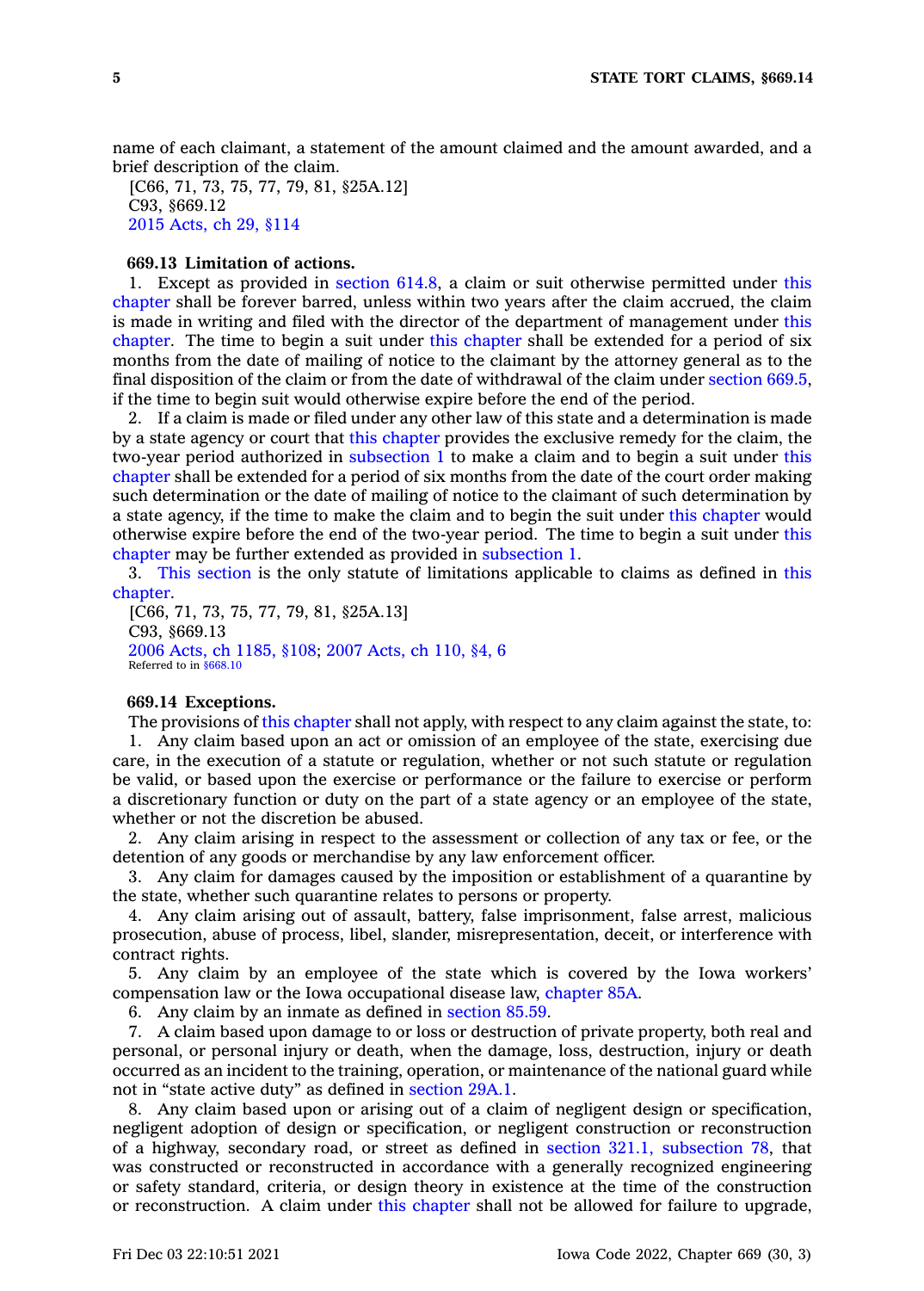improve, or alter any aspect of an existing highway, secondary road, or street, to new, changed, or altered design standards. In respect to highways and roads, sealcoating, asphalting, patching, resurfacing, ditching, draining, repairing, graveling, rocking, blading, or maintaining an existing highway or road does not constitute reconstruction. [This](https://www.legis.iowa.gov/docs/code/669.14.pdf) [subsection](https://www.legis.iowa.gov/docs/code/669.14.pdf) shall not apply to claims based upon gross negligence.

9. Any claim based upon or arising out of <sup>a</sup> claim of negligent design or specification, negligent adoption of design or specification, or negligent construction or reconstruction of <sup>a</sup> public improvement as defined in section 384.37, [subsection](https://www.legis.iowa.gov/docs/code/384.37.pdf) 19, or other public facility that was constructed or reconstructed in accordance with <sup>a</sup> generally recognized engineering or safety standard, criteria, or design theory in existence at the time of the construction or reconstruction. A claim under this [chapter](https://www.legis.iowa.gov/docs/code//669.pdf) shall not be allowed for failure to upgrade, improve, or alter any aspect of an existing public improvement or other public facility to new, changed, or altered design standards. This [subsection](https://www.legis.iowa.gov/docs/code/669.14.pdf) shall not apply to claims based upon gross negligence. This [subsection](https://www.legis.iowa.gov/docs/code/669.14.pdf) takes effect July 1, 1984, and applies to all cases tried or retried on or after July 1, 1984.

10. Any claim based upon the enforcement of [chapter](https://www.legis.iowa.gov/docs/code//89B.pdf) 89B.

11. *a.* Any claim for financial loss based upon an act or omission in financial regulation, including but not limited to examinations, inspections, audits, or other financial oversight responsibilities, pursuant to [chapter](https://www.legis.iowa.gov/docs/code/1999/486.pdf) 486, Code 1999, and [chapters](https://www.legis.iowa.gov/docs/code//87.pdf) 87, [203](https://www.legis.iowa.gov/docs/code//203.pdf), [203C](https://www.legis.iowa.gov/docs/code//203C.pdf), [203D](https://www.legis.iowa.gov/docs/code//203D.pdf), [421B](https://www.legis.iowa.gov/docs/code//421B.pdf), [486A](https://www.legis.iowa.gov/docs/code//486A.pdf), [488](https://www.legis.iowa.gov/docs/code//488.pdf), and 490 [through](https://www.legis.iowa.gov/docs/code/490.pdf) 553, excluding [chapters](https://www.legis.iowa.gov/docs/code//540A.pdf) 540A, [542](https://www.legis.iowa.gov/docs/code//542.pdf), [542B](https://www.legis.iowa.gov/docs/code//542B.pdf), [543B](https://www.legis.iowa.gov/docs/code//543B.pdf), [543C](https://www.legis.iowa.gov/docs/code//543C.pdf), [543D](https://www.legis.iowa.gov/docs/code//543D.pdf), [544A](https://www.legis.iowa.gov/docs/code//544A.pdf), and [544B](https://www.legis.iowa.gov/docs/code//544B.pdf).

*b.* This [subsection](https://www.legis.iowa.gov/docs/code/669.14.pdf) applies to all cases filed on or after July 1, 1986, and does not expand any existing cause of action or create any new cause of action against the state.

12. Any claim based upon the actions of <sup>a</sup> certified volunteer long-term care ombudsman in the performance of duty if the action is undertaken and carried out in good faith.

13. A claim relating to <sup>a</sup> swimming pool or spa as defined in [section](https://www.legis.iowa.gov/docs/code/135I.1.pdf) 135I.1 which has been inspected in accordance with [chapter](https://www.legis.iowa.gov/docs/code//135I.pdf) 135I, or <sup>a</sup> swimming pool or spa inspection program, which has been established or certified by the state in accordance with that chapter, unless the claim is based upon an act or omission of an officer or employee of the state and the act or omission constitutes actual malice or <sup>a</sup> criminal offense.

14. Any claim arising from or related to the collection of <sup>a</sup> DNA sample for DNA profiling pursuant to [section](https://www.legis.iowa.gov/docs/code/81.4.pdf) 81.4 or <sup>a</sup> DNA profiling procedure performed by the division of criminal investigation, department of public safety.

15. Any claim relating to <sup>a</sup> constructed honeybee hive on state property, provided the state and beehive owner, if not the state, acted reasonably and in good faith.

16. Any claim arising from the performance, failure to perform, nature, age, condition, or packaging of any vehicle or equipment used in fire fighting, emergency medical response, or law enforcement which has been donated in good faith without payment to any organization engaged in fire fighting or emergency medical services, or to <sup>a</sup> law enforcement agency.

[C66, 71, 73, 75, 77, 79, 81, §25A.14]

83 [Acts,](https://www.legis.iowa.gov/docs/acts/1983/CH0198.pdf) ch 198, §11, 12, 27, 29; 84 Acts, ch [1067,](https://www.legis.iowa.gov/docs/acts/84/CH1067.pdf) §7; 84 Acts, ch [1085,](https://www.legis.iowa.gov/docs/acts/84/CH1085.pdf) §20; 86 Acts, ch [1211,](https://www.legis.iowa.gov/docs/acts/86/CH1211.pdf) [§8,](https://www.legis.iowa.gov/docs/acts/86/CH1211.pdf) 9; 88 Acts, ch [1068,](https://www.legis.iowa.gov/docs/acts/88/CH1068.pdf) §1; 89 [Acts,](https://www.legis.iowa.gov/docs/acts/89/CH0291.pdf) ch 291, §7; 91 [Acts,](https://www.legis.iowa.gov/docs/acts/91/CH0160.pdf) ch 160, §2

C93, §669.14

98 Acts, ch [1216,](https://www.legis.iowa.gov/docs/acts/1998/CH1216.pdf) §37; 99 [Acts,](https://www.legis.iowa.gov/docs/acts/99/CH0129.pdf) ch 129, §18; 2001 [Acts,](https://www.legis.iowa.gov/docs/acts/2001/CH0055.pdf) ch 55, §35, 38; 2001 [Acts,](https://www.legis.iowa.gov/docs/acts/2001/CH0001.pdf) 2nd Ex, ch 1, [§26,](https://www.legis.iowa.gov/docs/acts/2001/CH0001.pdf) 28; 2003 [Acts,](https://www.legis.iowa.gov/docs/acts/2003/CH0069.pdf) ch 69, §49; 2004 Acts, ch [1021,](https://www.legis.iowa.gov/docs/acts/2004/CH1021.pdf) §116 – 118; 2004 Acts, ch [1086,](https://www.legis.iowa.gov/docs/acts/2004/CH1086.pdf) §101; 2004 Acts, ch [1101,](https://www.legis.iowa.gov/docs/acts/2004/CH1101.pdf) §90; 2004 Acts, ch [1175,](https://www.legis.iowa.gov/docs/acts/2004/CH1175.pdf) §388; 2005 [Acts,](https://www.legis.iowa.gov/docs/acts/2005/CH0003.pdf) ch 3, §114; 2005 [Acts,](https://www.legis.iowa.gov/docs/acts/2005/CH0158.pdf) ch 158, [§13,](https://www.legis.iowa.gov/docs/acts/2005/CH0158.pdf) 19; 2009 [Acts,](https://www.legis.iowa.gov/docs/acts/2009/CH0054.pdf) ch 54, §13; 2013 [Acts,](https://www.legis.iowa.gov/docs/acts/2013/CH0018.pdf) ch 18, §33; 2013 [Acts,](https://www.legis.iowa.gov/docs/acts/2013/CH0030.pdf) ch 30, §261; 2018 [Acts,](https://www.legis.iowa.gov/docs/acts/2018/CH1126.pdf) ch [1126,](https://www.legis.iowa.gov/docs/acts/2018/CH1126.pdf) §1; 2019 [Acts,](https://www.legis.iowa.gov/docs/acts/2019/CH0059.pdf) ch 59, §224; 2020 Acts, ch [1027,](https://www.legis.iowa.gov/docs/acts/2020/CH1027.pdf) §2

Referred to in [§163.3E](https://www.legis.iowa.gov/docs/code/163.3E.pdf), [189.18,](https://www.legis.iowa.gov/docs/code/189.18.pdf) [421.60](https://www.legis.iowa.gov/docs/code/421.60.pdf), [663A.1,](https://www.legis.iowa.gov/docs/code/663A.1.pdf) [669.23](https://www.legis.iowa.gov/docs/code/669.23.pdf)

Legislative intent that subsection 8 not apply to areas of litigation other than highway or road construction or reconstruction; applicability of rule of exclusion; see 83 [Acts,](https://www.legis.iowa.gov/docs/acts/83/CH0198.pdf) ch 198, §27

### **669.14A Qualified immunity.**

1. Notwithstanding any other provision of law, an employee of the state subject to <sup>a</sup> claim brought under this [chapter](https://www.legis.iowa.gov/docs/code//669.pdf) shall not be liable for monetary damages if any of the following apply:

*a.* The right, privilege, or immunity secured by law was not clearly established at the time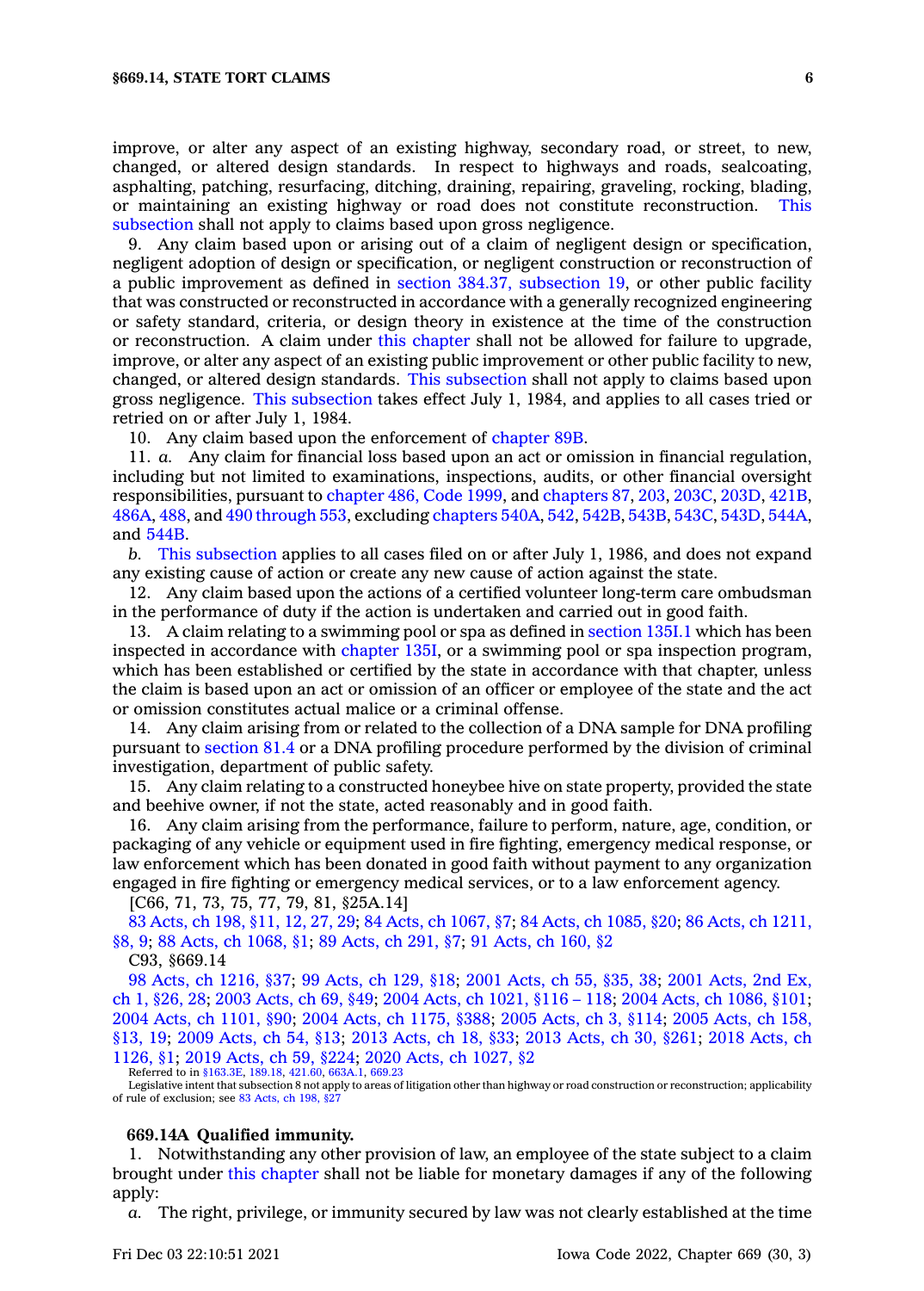of the alleged deprivation, or at the time of the alleged deprivation the state of the law was not sufficiently clear that every reasonable employee would have understood that the conduct alleged constituted <sup>a</sup> violation of law.

*b.* A court of competent jurisdiction has issued <sup>a</sup> final decision on the merits holding, without reversal, vacatur, or preemption, that the specific conduct alleged to be unlawful was consistent with the law.

2. The state or <sup>a</sup> state agency shall not be liable for any claim brought under this [chapter](https://www.legis.iowa.gov/docs/code//669.pdf) where the employee was determined to be protected by qualified immunity under [subsection](https://www.legis.iowa.gov/docs/code/669.14A.pdf) [1](https://www.legis.iowa.gov/docs/code/669.14A.pdf).

3. A plaintiff who brings <sup>a</sup> claim under this [chapter](https://www.legis.iowa.gov/docs/code//669.pdf) alleging <sup>a</sup> violation of the law must state with particularity the circumstances constituting the violation and that the law was clearly established at the time of the alleged violation. Failure to plead <sup>a</sup> plausible violation or failure to plead that the law was clearly established at the time of the alleged violation shall result in dismissal with prejudice.

4. Any decision by the district court denying qualified immunity shall be immediately appealable.

5. This [section](https://www.legis.iowa.gov/docs/code/669.14A.pdf) shall apply in addition to any other statutory or common law immunity. 2021 [Acts,](https://www.legis.iowa.gov/docs/acts/2021/CH0183.pdf) ch 183, §12, 16

NEW section

### **669.15 Attorney fees and expenses — penalty.**

The court rendering <sup>a</sup> judgment for <sup>a</sup> claimant under this [chapter](https://www.legis.iowa.gov/docs/code//669.pdf) or the attorney general, making an award under [section](https://www.legis.iowa.gov/docs/code/669.3.pdf) 669.3 or [669.9](https://www.legis.iowa.gov/docs/code/669.9.pdf), shall, as <sup>a</sup> part of the judgment or award, determine and allow reasonable attorney fees and expenses. The attorney fees and expenses shall be paid out of but not in addition to the amount of judgment or award recovered, to the attorneys representing the claimant. Any attorney who charges, demands, receives, or collects for services rendered in connection with such claim any amount in excess of that allowed under this [section](https://www.legis.iowa.gov/docs/code/669.15.pdf), if recovery be had, shall be guilty of <sup>a</sup> serious misdemeanor.

[C66, 71, 73, 75, 77, 79, 81, §25A.15] C93, §669.15 2006 Acts, ch [1185,](https://www.legis.iowa.gov/docs/acts/2006/CH1185.pdf) §109

### **669.16 Remedies exclusive.**

From and after March 31, 1965, the authority of any state agency to sue or be sued in its own name shall not be construed to authorize suits against such state agency on claims as defined in this [chapter](https://www.legis.iowa.gov/docs/code//669.pdf). The remedies provided by this [chapter](https://www.legis.iowa.gov/docs/code//669.pdf) in such cases shall be exclusive.

[C66, 71, 73, 75, 77, 79, 81, §25A.16] C93, §669.16

# **669.17 Adjustment of other claims.**

Nothing contained in this [chapter](https://www.legis.iowa.gov/docs/code//669.pdf) shall be deemed to repeal any provision of law authorizing any state agency to consider, ascertain, adjust, compromise, settle, determine, allow, or pay any claim other than <sup>a</sup> claim as defined in this [chapter](https://www.legis.iowa.gov/docs/code//669.pdf).

[C66, 71, 73, 75, 77, 79, 81, §25A.17] C93, §669.17 2020 Acts, ch [1063,](https://www.legis.iowa.gov/docs/acts/2020/CH1063.pdf) §370

# **669.18 Extension of time.**

If <sup>a</sup> claim is made or <sup>a</sup> suit is begun under this [chapter](https://www.legis.iowa.gov/docs/code//669.pdf), and if <sup>a</sup> determination is made by the attorney general or by the court that the claim or suit is not permitted under this [chapter](https://www.legis.iowa.gov/docs/code//669.pdf) for any reason other than lapse of time, the time to make <sup>a</sup> claim or to begin <sup>a</sup> suit under any other applicable law of this state shall be extended for <sup>a</sup> period of six months from the date of the court order making such determination or the date of mailing of notice to the claimant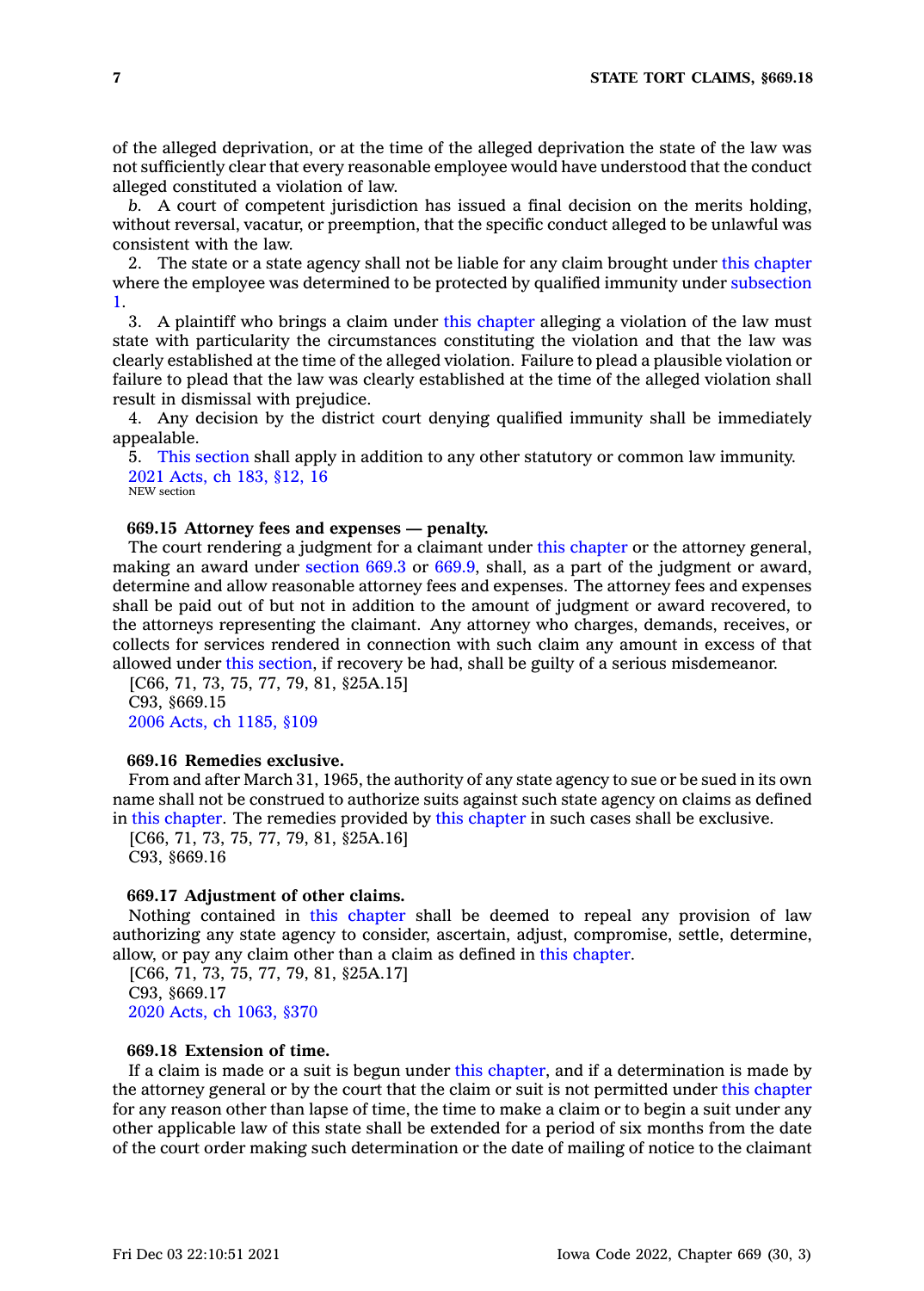of such determination by the attorney general, if the time to make the claim or begin the suit under such other law would otherwise expire before the end of such period.

[C66, 71, 73, 75, 77, 79, 81, §25A.18] C93, §669.18 2006 Acts, ch [1185,](https://www.legis.iowa.gov/docs/acts/2006/CH1185.pdf) §110 Limitations of civil actions, see [chapter](https://www.legis.iowa.gov/docs/code//614.pdf) 614

### **669.19 Investigation of claims.**

The attorney general shall fully investigate each claim under this [chapter](https://www.legis.iowa.gov/docs/code//669.pdf) and may exercise the authority provided in [section](https://www.legis.iowa.gov/docs/code/25.5.pdf) 25.5 in performing the investigation.

[C66, 71, 73, 75, 77, 79, 81, §25A.19] 85 [Acts,](https://www.legis.iowa.gov/docs/acts/1985/CH0067.pdf) ch 67, §6 C93, §669.19 2006 Acts, ch [1185,](https://www.legis.iowa.gov/docs/acts/2006/CH1185.pdf) §111

### **669.20 Liability insurance.**

If <sup>a</sup> claim or suit against the state is covered by liability insurance, the provisions of the liability insurance policy on defense and settlement shall be applicable notwithstanding any inconsistent provisions of this [chapter](https://www.legis.iowa.gov/docs/code//669.pdf). The attorney general shall cooperate with the insurance company.

[C66, 71, 73, 75, 77, 79, 81, §25A.20] C93, §669.20 2006 Acts, ch [1185,](https://www.legis.iowa.gov/docs/acts/2006/CH1185.pdf) §112

### **669.21 Employees defended and indemnified.**

1. Except as otherwise provided in [subsection](https://www.legis.iowa.gov/docs/code/669.21.pdf) 2, the state shall defend any employee, and shall indemnify and hold harmless an employee against any claim as defined in [section](https://www.legis.iowa.gov/docs/code/669.2.pdf) 669.2, [subsection](https://www.legis.iowa.gov/docs/code/669.2.pdf) 3, paragraph *"b"*, including claims arising under the Constitution, statutes, or rules of the United States or of any state.

2. *a.* The duty to indemnify and hold harmless shall not apply and the state shall be entitled to restitution from an employee if the employee fails to cooperate in the investigation or defense of the claim, as defined in this [section](https://www.legis.iowa.gov/docs/code/669.21.pdf), or if, in an action commenced by the state against the employee, it is determined that the conduct of the employee upon which <sup>a</sup> tort claim or demand was based constituted <sup>a</sup> willful and wanton act or omission or malfeasance in office.

*b.* The duty to indemnify and hold harmless shall not apply if, in <sup>a</sup> suit commenced against the employee, the state has been substituted as the defendant in place of the employee, as provided in [section](https://www.legis.iowa.gov/docs/code/669.5.pdf) 669.5.

[C77, 79, 81, §25A.21] 84 Acts, ch [1259,](https://www.legis.iowa.gov/docs/acts/1984/CH1259.pdf) §2 C93, §669.21 98 Acts, ch [1086,](https://www.legis.iowa.gov/docs/acts/1998/CH1086.pdf) §2; 2006 Acts, ch [1185,](https://www.legis.iowa.gov/docs/acts/2006/CH1185.pdf) §113 Referred to in [§29C.8](https://www.legis.iowa.gov/docs/code/29C.8.pdf), [135.24](https://www.legis.iowa.gov/docs/code/135.24.pdf), [135.143](https://www.legis.iowa.gov/docs/code/135.143.pdf), [163.3A](https://www.legis.iowa.gov/docs/code/163.3A.pdf), [231E.12](https://www.legis.iowa.gov/docs/code/231E.12.pdf)

### **669.22 Actions in federal court.**

The state shall defend any employee, and shall indemnify and hold harmless an employee of the state in any action commenced in federal court under 42 U.S.C. §1983 against the employee for acts of the employee while acting in the scope of employment. The duty to indemnify and hold harmless shall not apply and the state shall be entitled to restitution from an employee if the employee fails to cooperate in the investigation or defense of the claim or demand, or if, in an action commenced by the state against the employee, it is determined that the conduct of the employee upon which the claim or demand was based constituted <sup>a</sup> willful and wanton act or omission or malfeasance in office.

[C77, 79, 81, §25A.22] 84 Acts, ch [1259,](https://www.legis.iowa.gov/docs/acts/1984/CH1259.pdf) §3 C93, §669.22 98 Acts, ch [1086,](https://www.legis.iowa.gov/docs/acts/1998/CH1086.pdf) §3; 2010 Acts, ch [1061,](https://www.legis.iowa.gov/docs/acts/2010/CH1061.pdf) §79